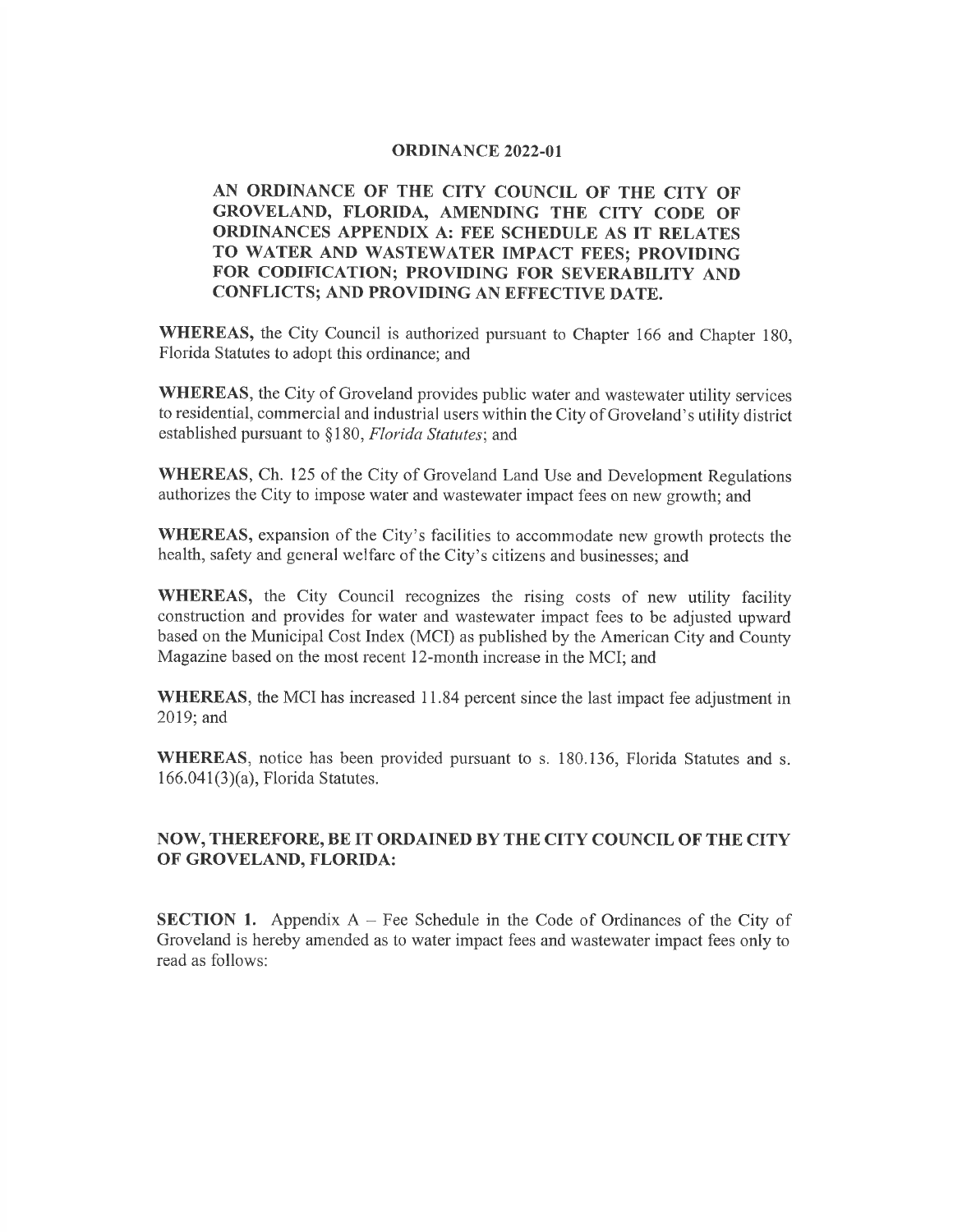| Water impact fee:                             |                                   |           |                    | Sec. 125-24             |
|-----------------------------------------------|-----------------------------------|-----------|--------------------|-------------------------|
| Residential:                                  |                                   |           |                    |                         |
| $\bullet$                                     | Single family                     | ۰         | \$2,179.76         |                         |
| $\bullet$                                     | Multi-family (1 or<br>2 bdrms)    |           | \$1,452.80         |                         |
| $\bullet$                                     | Multi-family (3 or<br>more bdrms) | $\bullet$ | \$2,179.76         |                         |
| $\bullet$                                     | Mobile home (1 or<br>2 bdrms)     |           | \$1,452.80         |                         |
| Non-Residential                               |                                   | ۰         | \$2,179.76 per ERU | $9,600$ gallons = 1 ERU |
| <i>Wastewater impact fee.</i><br>Residential: |                                   |           |                    | Sec. 125-24             |
|                                               |                                   |           |                    |                         |
| ۰                                             | Single family                     | ۰         | \$4,177.22         |                         |
| $\bullet$                                     | Multi-family (1 or<br>2 bdrms)    |           | \$2,785.93         |                         |
| $\bullet$                                     | Multi-family (3 or<br>more bdrms) |           | \$4,177.22         |                         |
| $\bullet$                                     | Mobile home (1 or<br>2 bdrms)     | $\bullet$ | \$2,785.93         |                         |
|                                               | Non-Residential:                  |           | \$4,177.22 per ERU | $8,000$ gallons = 1 ERU |

SECTION 2. It is the intention of the City Council of the City of Groveland that the provisions of this Ordinance shall be codified and made a part of the City of Groveland Code of Ordinances.

SECTION 3. If any portion, clause, phrase, sentence or classification of this ordinance is held or declared to be either unconstitutional, invalid, inapplicable, inoperative or void, then such declaration shall not be construed to affect other portions of the ordinance; it is hereby declared to be the express opinion of the City Council of the City of Groveland that any such unconstitutional, invalid, inapplicable, inoperative or void portion or portions of this ordinance did not induce its passage, and that without the inclusion of any such portion or portions of this ordinance, the City Council would have enacted the valid constitutional portions thereof.

SECTION 4. All ordinances or parts of ordinances in conflict herewith are hereby repealed and all ordinances or parts of ordinances not in conflict herewith are hereby continued in full force and effect.

SECTION 5. The provisions within this ordinance shall take effect immediately upon the enactment date.